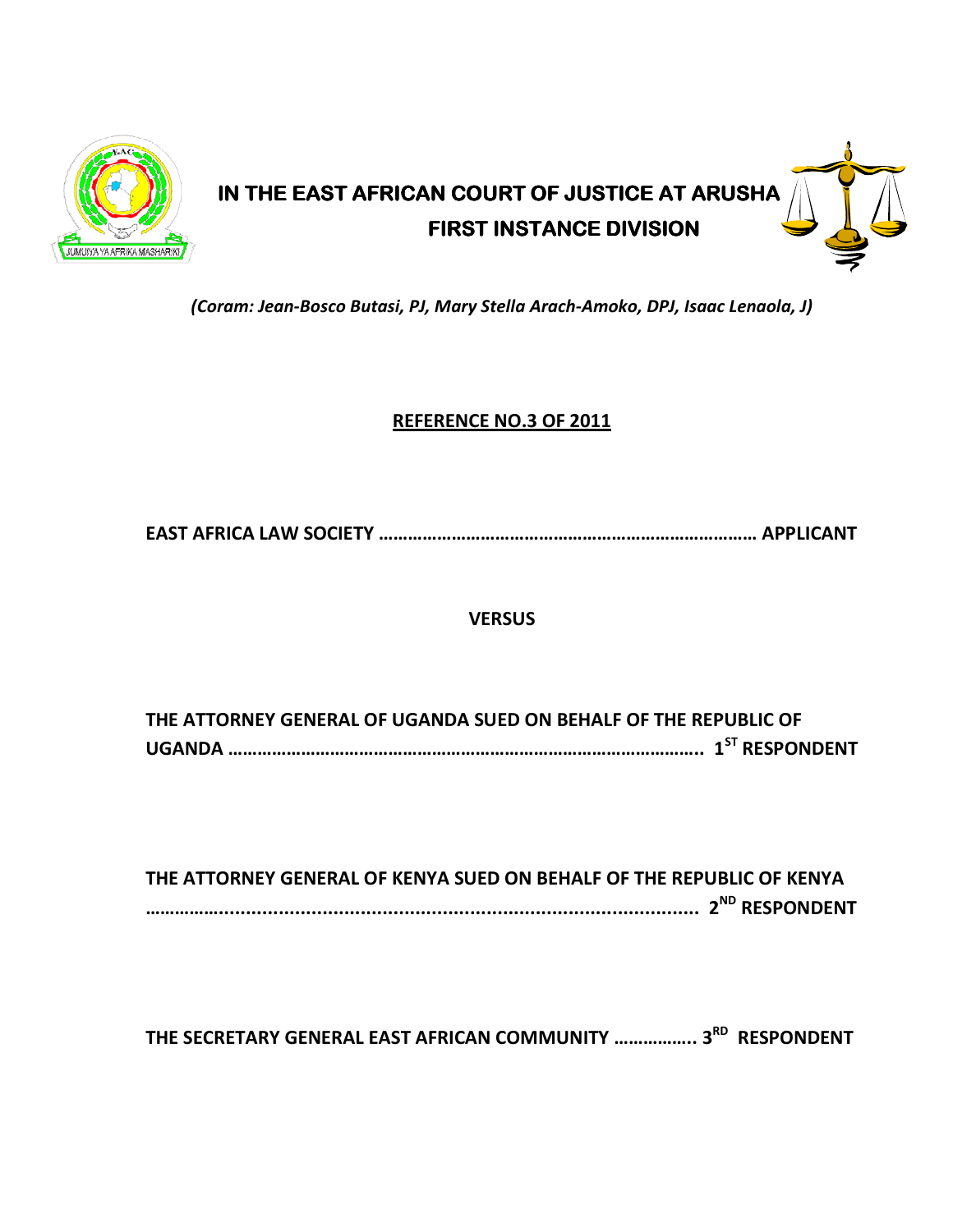# DATE: 4<sup>TH</sup> SEPTEMBER, 2013

## RULING

This Reference was scheduled for hearing on  $3<sup>rd</sup>$  September, 2013 by way of highlighting of submissions filed by the Parties but an issue was raised by the Respondents which required resolution in limine; whether the Reference is moot and should be struck off in view of the decision of the Appellate Division of this Court on 15<sup>th</sup> April, 2013 in Appeal No.2 of 2012, Attorney General of the Republic of Uganda vs Omar Awadh and Others.

In that Appeal, the Appellate Division determined that Reference No.4 of 2011 lodged by Omar Awadh and Others was time barred under Article 30(2) of the Treaty for the Establishment of the East African Community and subsequently, the Applicants withdrew the said Reference on 3<sup>rd</sup> September, 2013.

## SUBMISSIONS BY THE RESPONDENTS

The Respondents made the straight forward argument that the present Reference and Reference No.4 of 2011 all arise from the same set of facts and once the latter was withdrawn on account of time bar, then the present one ought to be similarly withdrawn and in the alternative, be struck off.

The facts are that in both References, the Applicants were allegedly arrested in the Republic of Kenya and renditioned to the Republic of Uganda where they were charged with various criminal offences related to the terrorism bomb attacks that

REFERENCE NO.3 OF 2011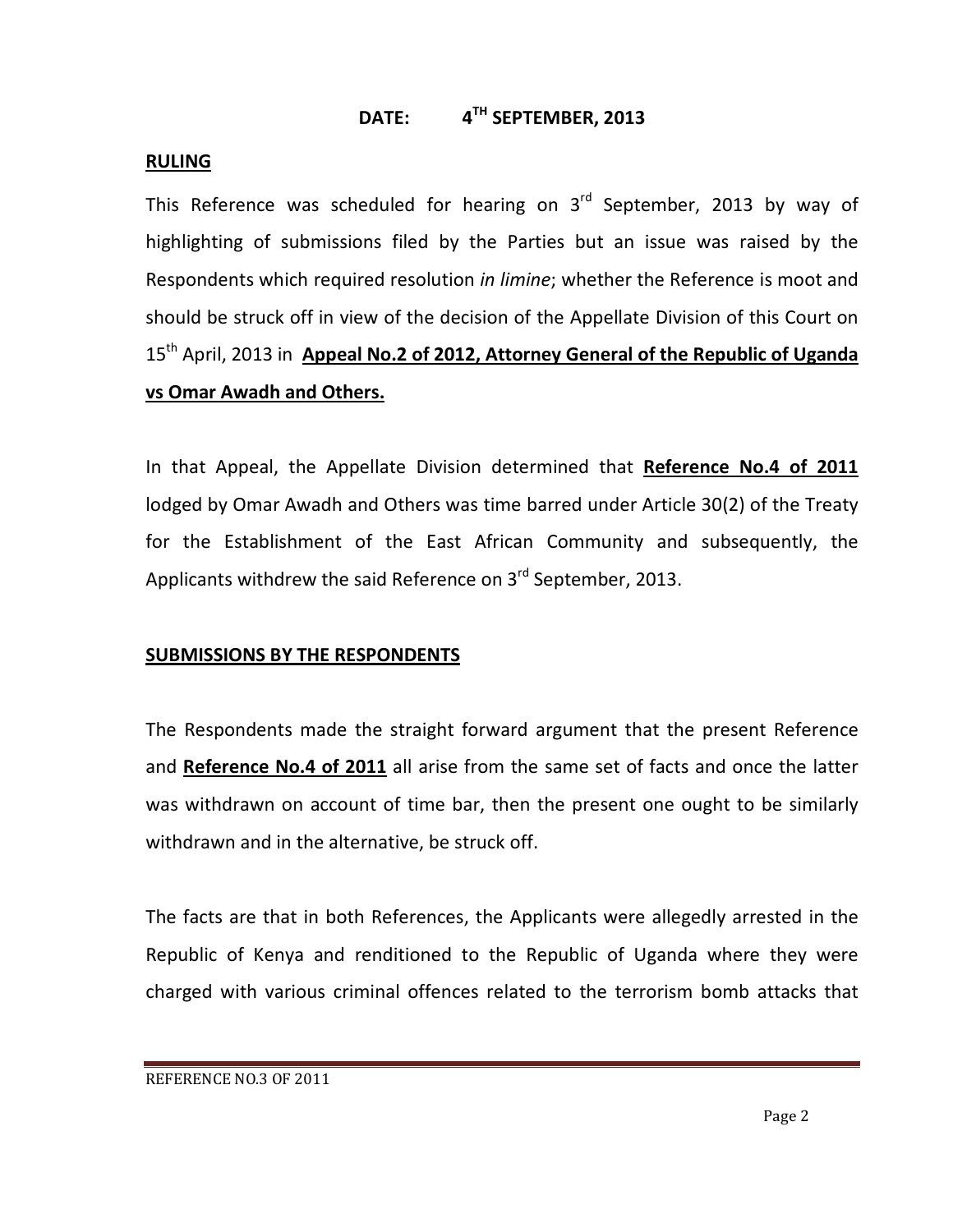took place on  $11<sup>th</sup>$  July, 2010 at Kyadondo Rugby Grounds and the Ethiopian Restaurant (Kabalagala) in Kampala, Uganda where 82 lives were lost.

Further, that the Applicant, the East Africa Law Society, by its pleadings and nature of membership was aware of the attacks and the subsequent arrests of Omar Awadh and the other suspects of the bomb attacks. That, therefore, since the Reference was filed on  $31<sup>st</sup>$  May, 2011 it was time-barred under Article 30(2) of the Treaty as it was filed close to one year after the action complained of took place and should be struck off as a consequence and in line with the decision in **Appeal No.2 of 2012.** 

## SUBMISSIONS BY THE APPLICANT

Mr. Onsongo, learned Counsel for the Applicant denied that the Reference was timebarred and urged the point that they only came to know of the alleged arrest and rendition of Omar Awadh and others sometime in May 2011 and promptly filed the instant Reference.

That, in any event, Reference No.4 of 2011 was premised on a completely different cause of action and has no connection whatsoever with Reference No.3 of 2011 and that neither the decision in **Appeal No.2 of 2012** nor the withdrawal of Reference No.4 of 2011 should affect the determination of Reference No.3 of 2011.

Counsel also urged this Court to adopt a progressive, non-technical and accommodating interpretation of Article 30(2) of the Treaty and proceed to determine the Reference on its merits.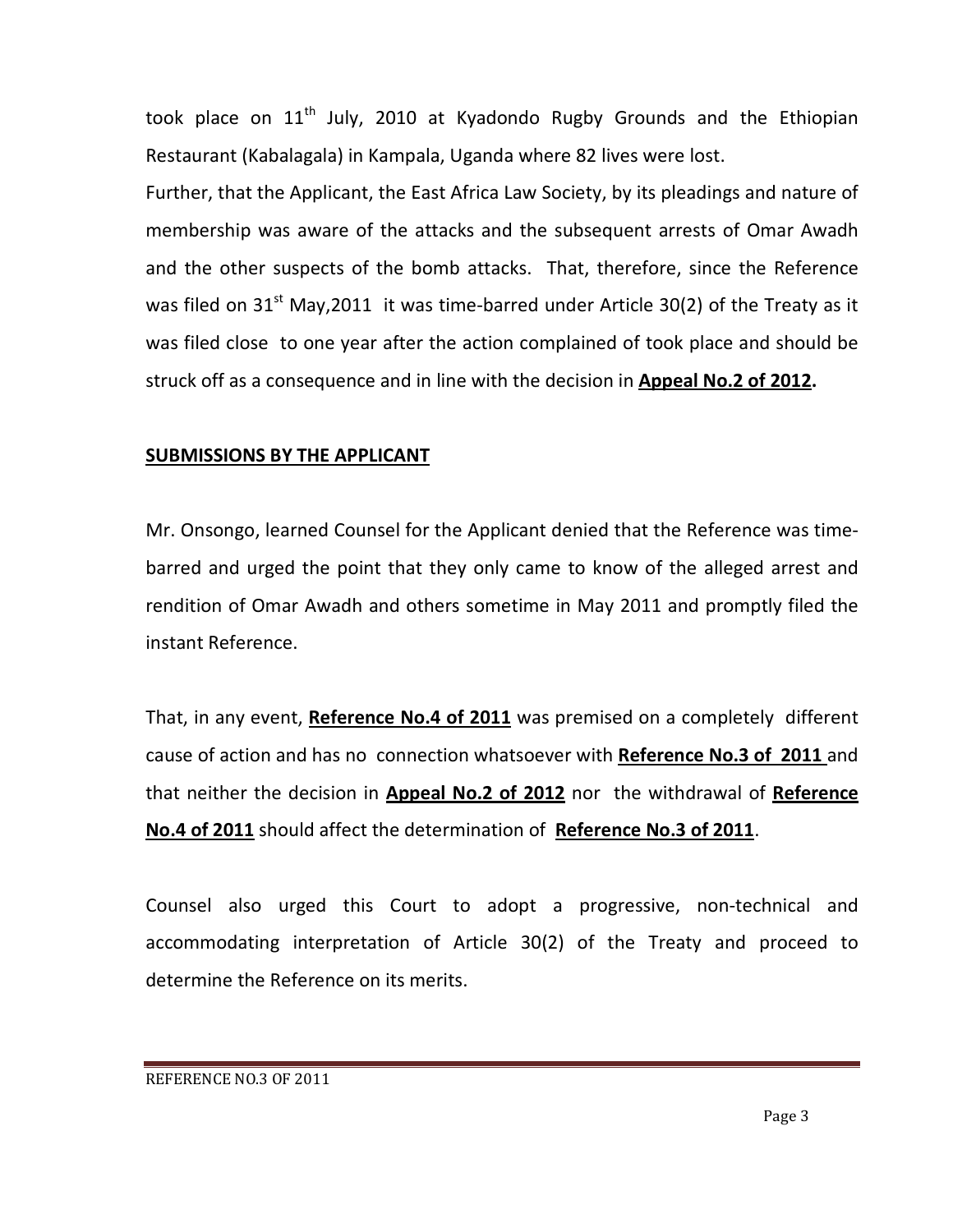## **DETERMINATION**

We have considered the rival submissions tendered, and we have carefully read the Judgment of the Appellate Division in **Appeal No.2 of 2012** as well as the pleadings and written submissions of the Applicant and the  $2^{nd}$  and  $3^{rd}$  Respondents in this matter.

Out of abundant caution, we have also perused the record in Reference No.11 of 2011, Mbugua Mureithi Wa Nyambura vs Attorney General of Uganda and the Ruling of this Court in Application No.7 of 2012, Attorney General of Uganda vs East Africa Law Society.

We shall make references to them later in this Ruling.

In any event, our opinion on the issue before us is as follows:

Article 30 (2) of the Treaty provides that:

"The proceedings provided for in this Article shall be instituted within two months of the enactment, publication, directive, decision or action complained of, or in absence thereof , of the day in which it came to the knowledge of the complainants, as the case may be".

Mr. Onsongo in submissions categorically stated that the Applicant is relying on the second limb in making its case and if that be so, then the date when the actions complained of came to the knowledge of the Applicant is crucial.

REFERENCE NO.3 OF 2011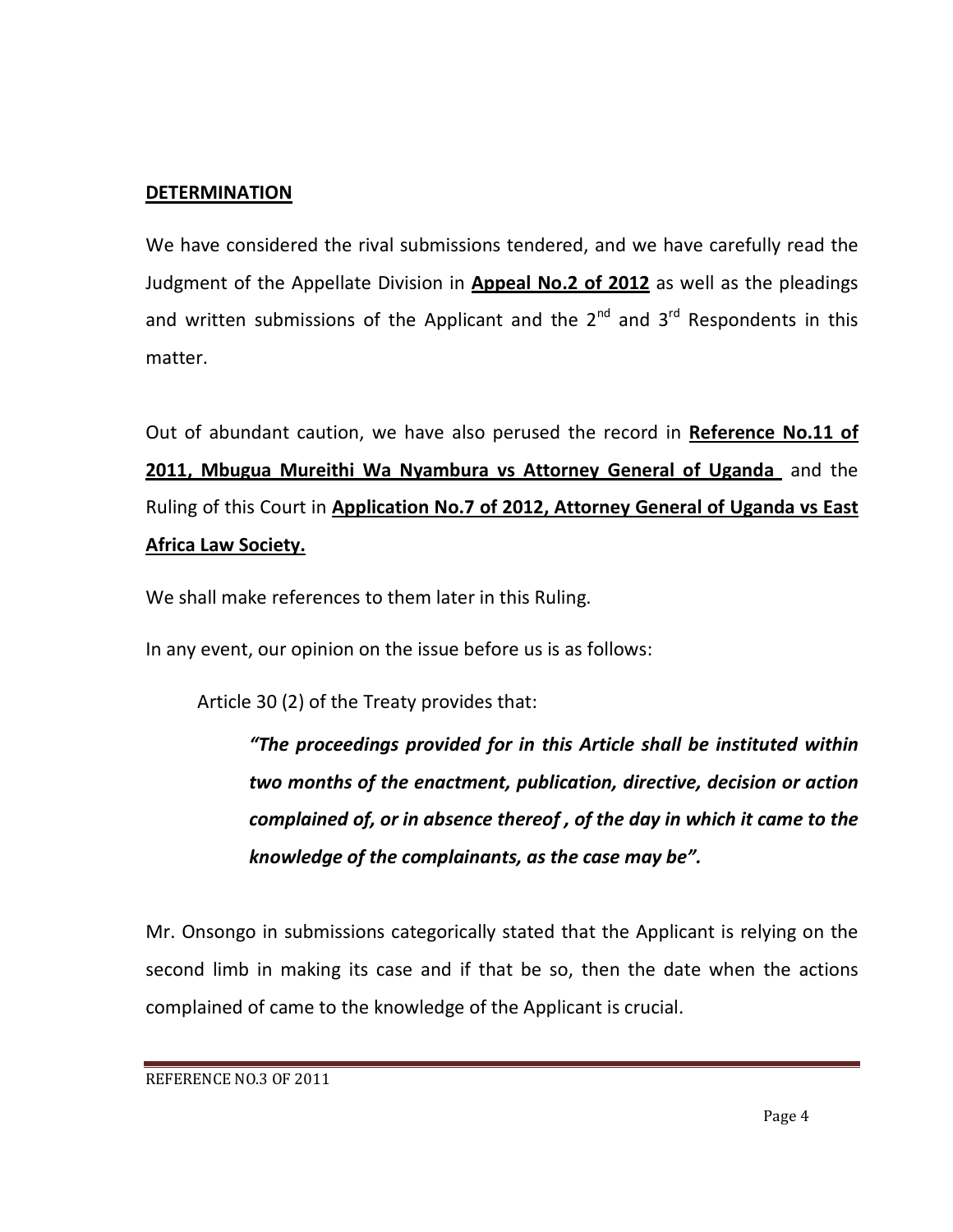When pressed to give a precise date in that regard, learned Counsel maintained that it was sometime in May, 2011 just prior to the filing of the Reference.

With respect, the above argument is not borne out by matters on record in this and other matters. We say so, because, in the Reference itself, the Applicant at paragraphs 4, 5, 6, 7, 8, 9 and 10 sets out with clarity the chronology of events starting from the terrorist bomb attacks and the arrest and renditioning of the Kenyan suspects, to their arraignment in Court in the Republic of Uganda.

At paragraph 11 of the Reference, the Applicant then stated as follows:

"The above mentioned violations of human rights were widely reported in both the print and electronic media all over the World and in East Africa in particular that they became so notorious that every person including the 3<sup>rd</sup> respondent had notice or must have had notice of them". [Emphasis added]

At paragraph 12 it is stated as follows:

"Further to paragraph 11 above, the Applicant, the Law Society of Kenya and the Uganda Law Society duly notified the Respondents that the human rights violation as stated above against the Kenyan Citizens were in contravention of the Constitution of Kenya read together with the Treaty for Establishment of East African Community and other Regional and International Human Rights Conventions to no avail. The Respondents were thus, put on notice that their continued actions and inactions would invite legal intervention". [Emphasis added].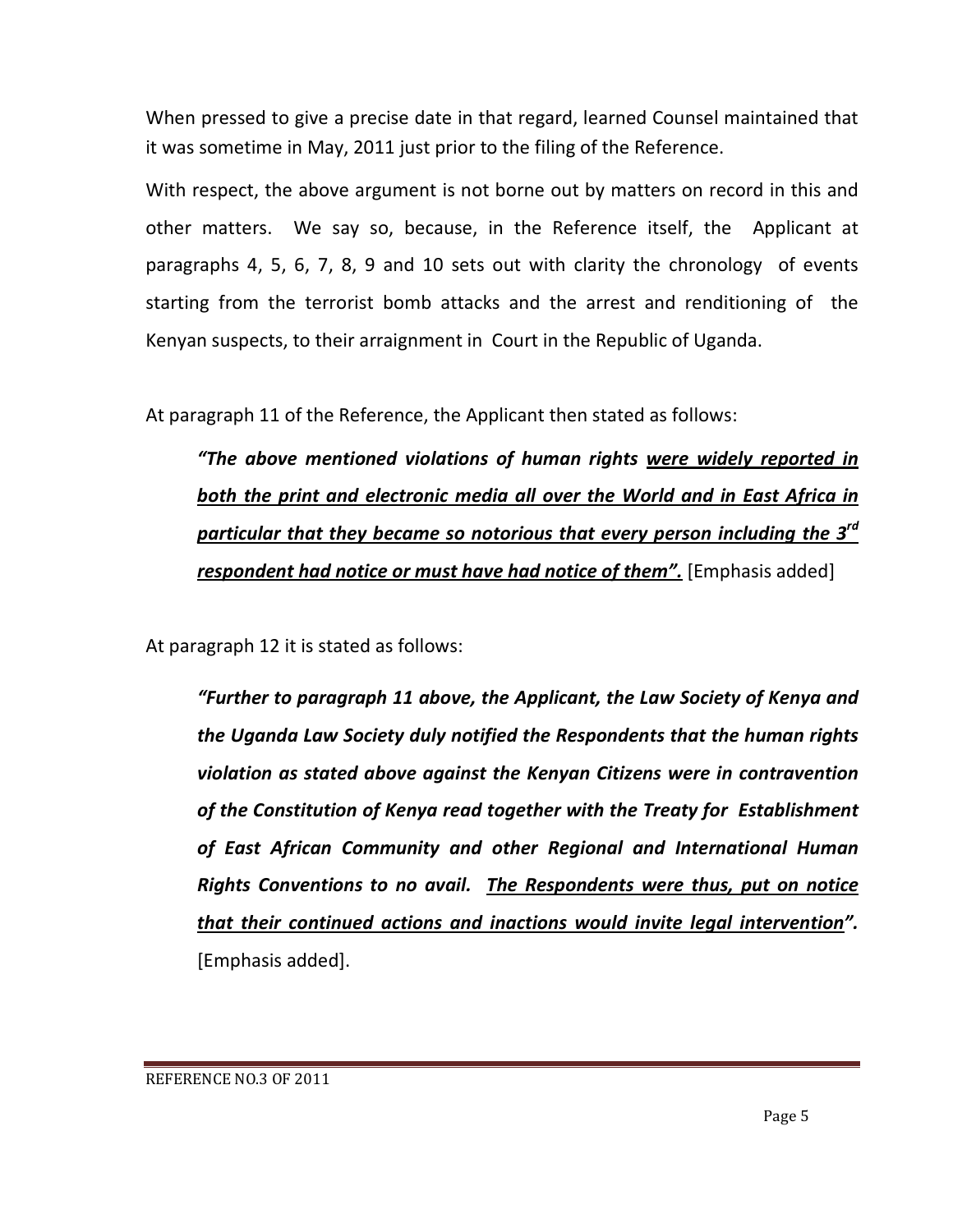Further, one of the annextures in furtherance of the above position is "annexture 8" to the Reference which is a Press Release by the Uganda Law Society relating to the arrest of one Mbugua Mureithi, Advocate on  $15<sup>th</sup>$  September, 2010 on his way to Kampala "for a Court hearing of terrorism cases relating to his client(s), some of whom are Kenyan Nationals".

The Press Release indicated that it was being issued by the "Uganda Law Society together with its counterparts of Kenya and East Africa Law Society"; the latter being the present Applicant.

When pressed to indicate the date of the Press Release, Mr. Onsongo pleaded ignorance of it but in Reference No.11 of 2011, Mr. Mbugua Mureithi, Advocate pleaded that he was actually arrested on 15<sup>th</sup> September, 2010 when he visited Uganda for the third time since the alleged renditioning of his clients to Uganda. On that day, he was apparently on his way to Court where the rendition cases were being mentioned.

It follows, therefore, that reading paragraph 11 above together with paragraph 13 of the Reference where the Applicant indicated that its evidence shall include "print media reports" and "the media joint statements of the Uganda law Society, the Law Society of Kenya and the East Africa Law Society", together with the uncontroverted assertion by Mr. Mureithi, the subject of the Press Release, it is not difficult to conclude that on or around the  $15<sup>th</sup>$  September, 2010, the Applicant had knowledge of the matters complained of or at least knew of them in the month of September, 2010.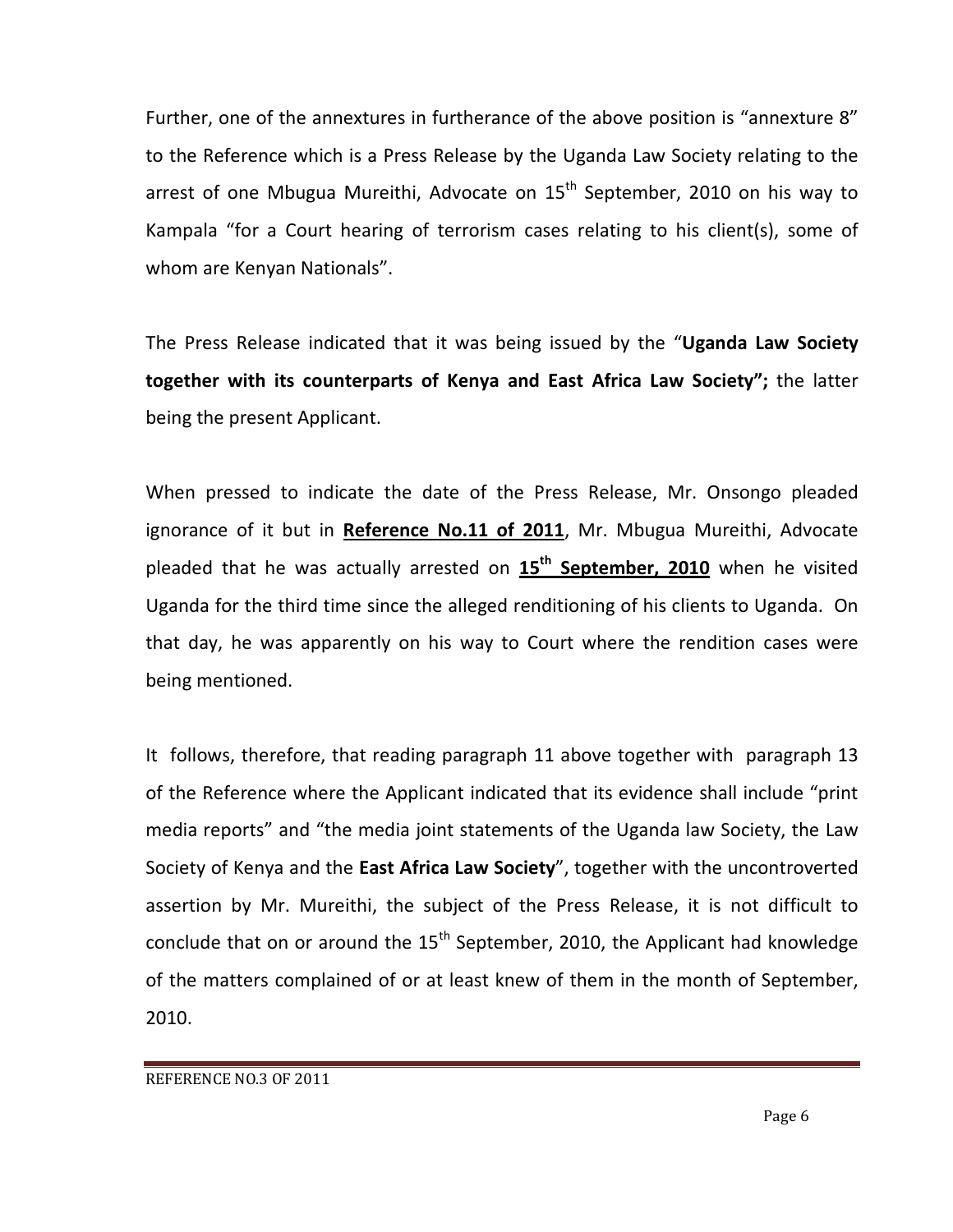But, suppose in fact that while the matter was of such notoriety as pleaded, at paragraph 11 of the Reference, the Applicant in its corporate nature had no knowledge of the actions complained while "every person including the  $3<sup>rd</sup>$ Respondent had notice or must have had notice of them"? In that case, a contradiction is apparent because in its submissions filed on 27.4.2012, the Applicant argued that the particulars of the cause of action indicate that it is of a "continuing nature" and that there cannot be a limitation of time on the  $3<sup>rd</sup>$  Respondent's failure to investigate the Applicant's complaints.

If the above be its position, which is obviously mistaken, then we can only resolve the contradiction by holding firmly that all evidence before us points to the fact that the Applicant knew or ought to have known of the actions complained of by September, 2010.

Besides, it is now a very trite principle of law that Parties are bound by their pleadings and any evidence led by the Parties which does not support the averments in the pleadings or which is at variance with the averments in the pleadings must be disregarded by the Court. (See Jani Properties vs Dar-es-Salaam City Council [1966] E.A. 281).

It is also well settled that, submissions, no matter how eloquent, can never form part of evidence in any litigation.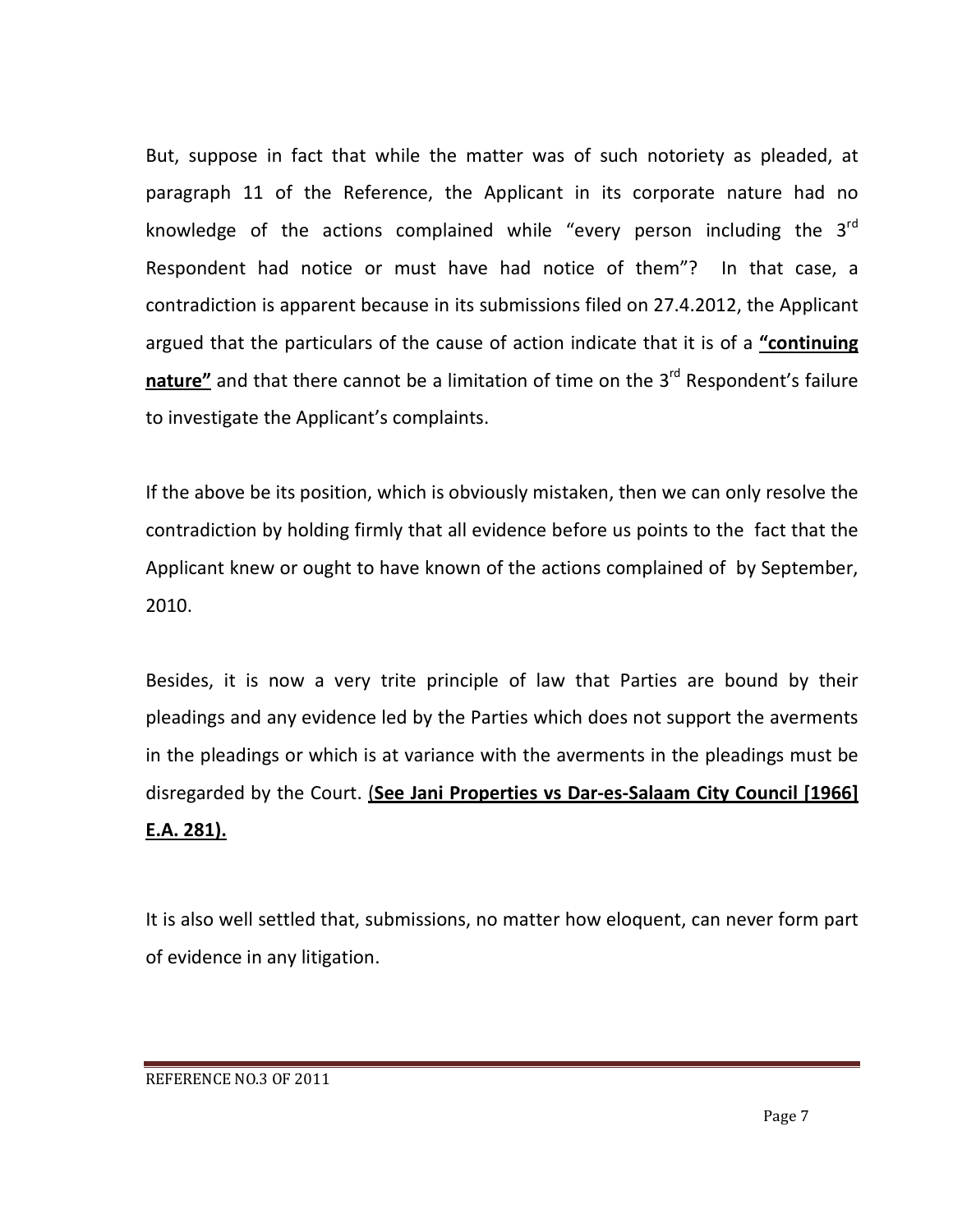Having found as above, we must then juxtapose the above finding with the Judgment in Appeal No.2 of 2012 and Application No.7 of 2012. In the latter, this Court granted a stay of the present Reference pending the hearing and determination of the Appeal aforesaid.

In doing so, we stated inter alia as follows:

"We share the Respondent's view that this Application should have been raised at the Scheduling Conference and that would also have saved time. In the interest of justice, however, this Court must consider the other factors to grant or to dismiss the Application.

The first is the possibility of conflicting decisions. It is our considered view that a stay may be granted where there are multiple proceedings pending in both Divisions of the Court and the decision of the Appellate Division might affect the outcome of the other proceedings. In the instant Application, we think that due to the nexus between both References as shown above, the outcome of Appeal No.2 of 2012 might have an impact on Reference No.3 of 2011. At this stage we cannot say that such impact will be substantial or not, but it suffices that we foresee an impact. We believe that a common sense justification to a stay such as sought here, is to aim to avoiding conflicting decisions and the possibility of rendering some of them nugatory. Consequently, we find it prudent to await for the outcome of Appeal No.2 of 2012".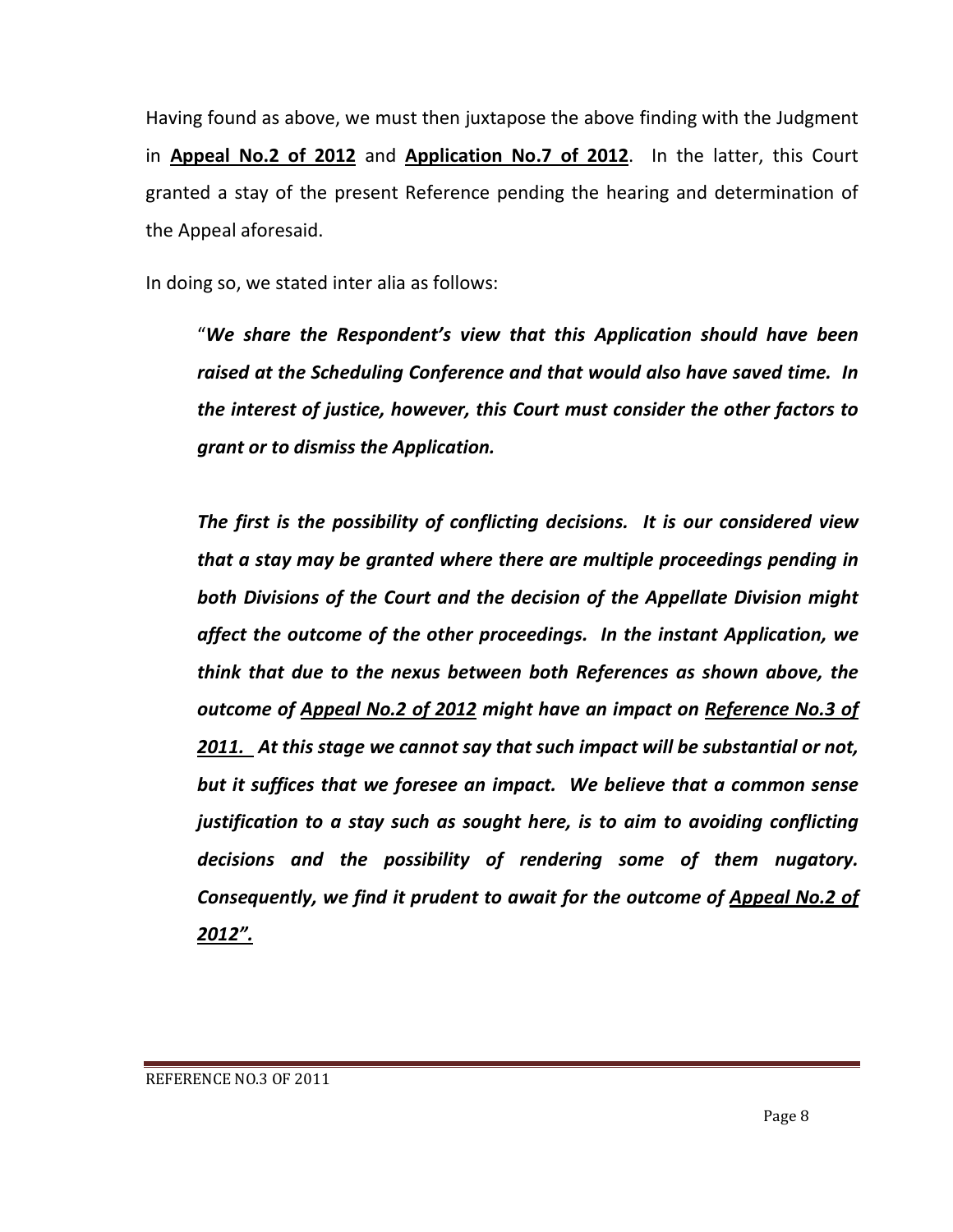The impact that we foresaw above is now the subject of this Ruling and **Appeal No.2** of 2012 was eventually determined and the Appellate Division inter-alia rendered itself as follows:

"The Appellate Division of this Court has carefully considered the rival submissions of the Parties in support of their respective positions. First and foremost, we find (supported by the Parties' own affirmation), that the acts complained of (such as the arrest, rendition and detention of the Respondents) happened between 22<sup>nd</sup> July and 17<sup>th</sup> September 2010; and that those acts were well known by the Applicants/Respondents, right from the inception of the various acts.

In the above regard, it is plainly evident that both parties have no dispute concerning the fact that the Applicants promptly filed their legal challenges on behalf of their relatives (the Respondents) in the domestic Courts namely, the High Court of Kenya and of Uganda, seeking their release. Later on, they lodged their Reference in this Court, in June 2011. This was more than one year after the expiry of the two-month time limit prescribed by the Treaty".

The above holding is binding on this Court and particularly so because the Respondents in the Appeal are the subject of the present Reference and their Advocate was one, Mbugua Mureithi, who is also mentioned in the Press Release issued by among others, the present Applicant, soon after his arrest on the  $15<sup>th</sup>$ September, 2010. We must state here that it is absolutely inconceivable for the Applicant and the Uganda Law Society to demand in the Press Release certain actions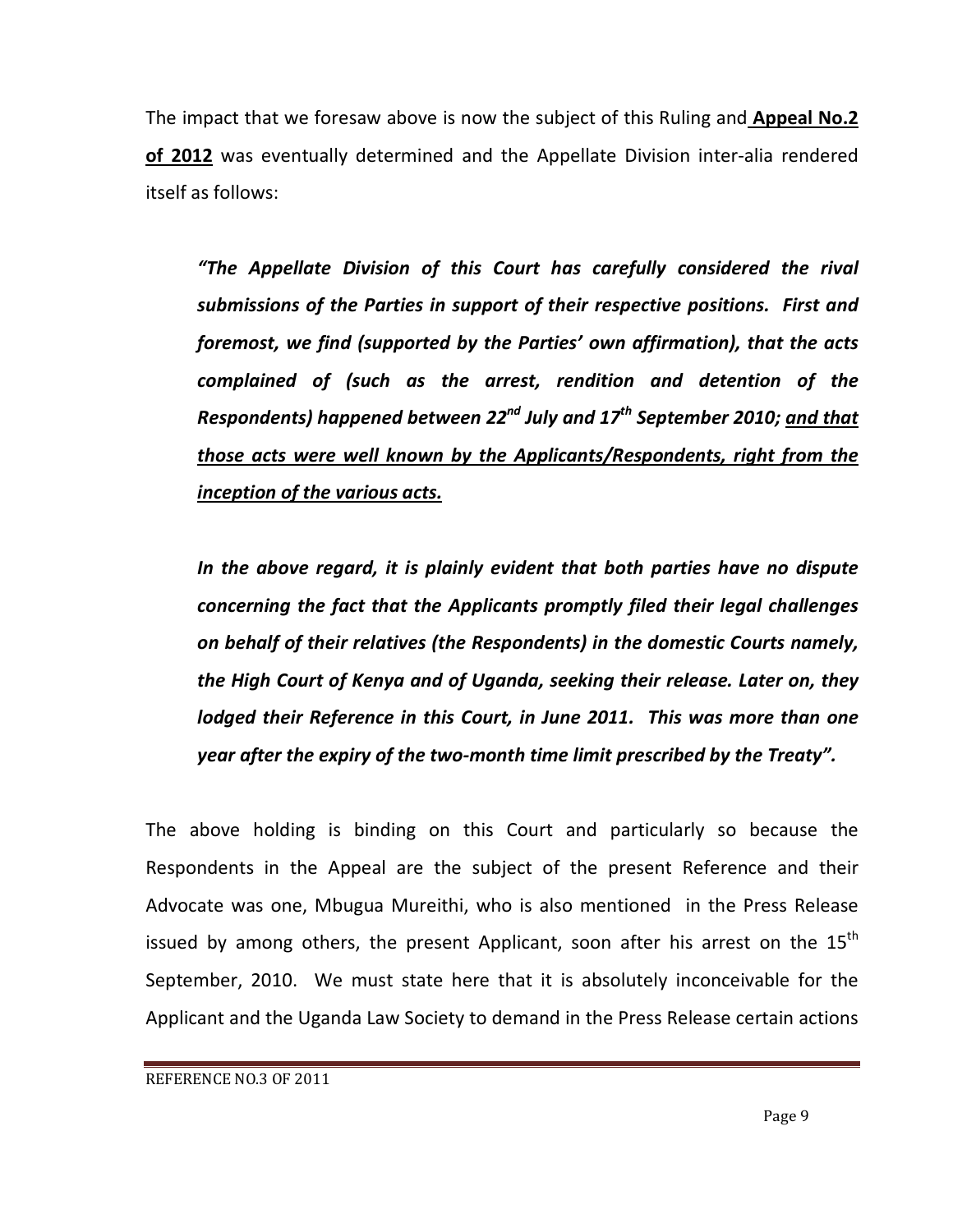regarding Mr. Mureithi months after his arrest and to also demand certain actions regarding his clients in May 2011 as Mr. Onsongo would like us to believe.

We also deliberately google-searched the Press Release aforesaid and although not necessarily an authoritative source of information, we obtained the following information:

- i) at http://www.frontline defender.org/node/13353, the Press Release was first posted on  $17<sup>th</sup>$  September, 2010.
- ii) at http://www.fidh.org/arrest and arbitrary detention of 8514, the Press Release was first posted on 22<sup>nd</sup> September, 2010.

It is also obvious to us, therefore, that having been Party to the Press Release, we reiterate our finding that the East Africa Law Society was aware of the actions complained of in September, 2010.

Having established that the Applicant knew of the alleged renditioning of Omar Owadh and Others way before May, 2011 and having established the nexus of facts between References Nos.3 and 4 of 2011, it only follows that the Reference was filed outside the two-months period envisaged by Article 30(2) of the Treaty and to proceed to hear and determine Reference No.3 of 2011 would be superfluous and clearly an act in defiance of the Judgment in **Appeal No.2 of 2011**. This Court declines the invitation to follow that path.

Accordingly, we agree with the position taken by the Respondents and the Reference herein is hereby struck off.

REFERENCE NO.3 OF 2011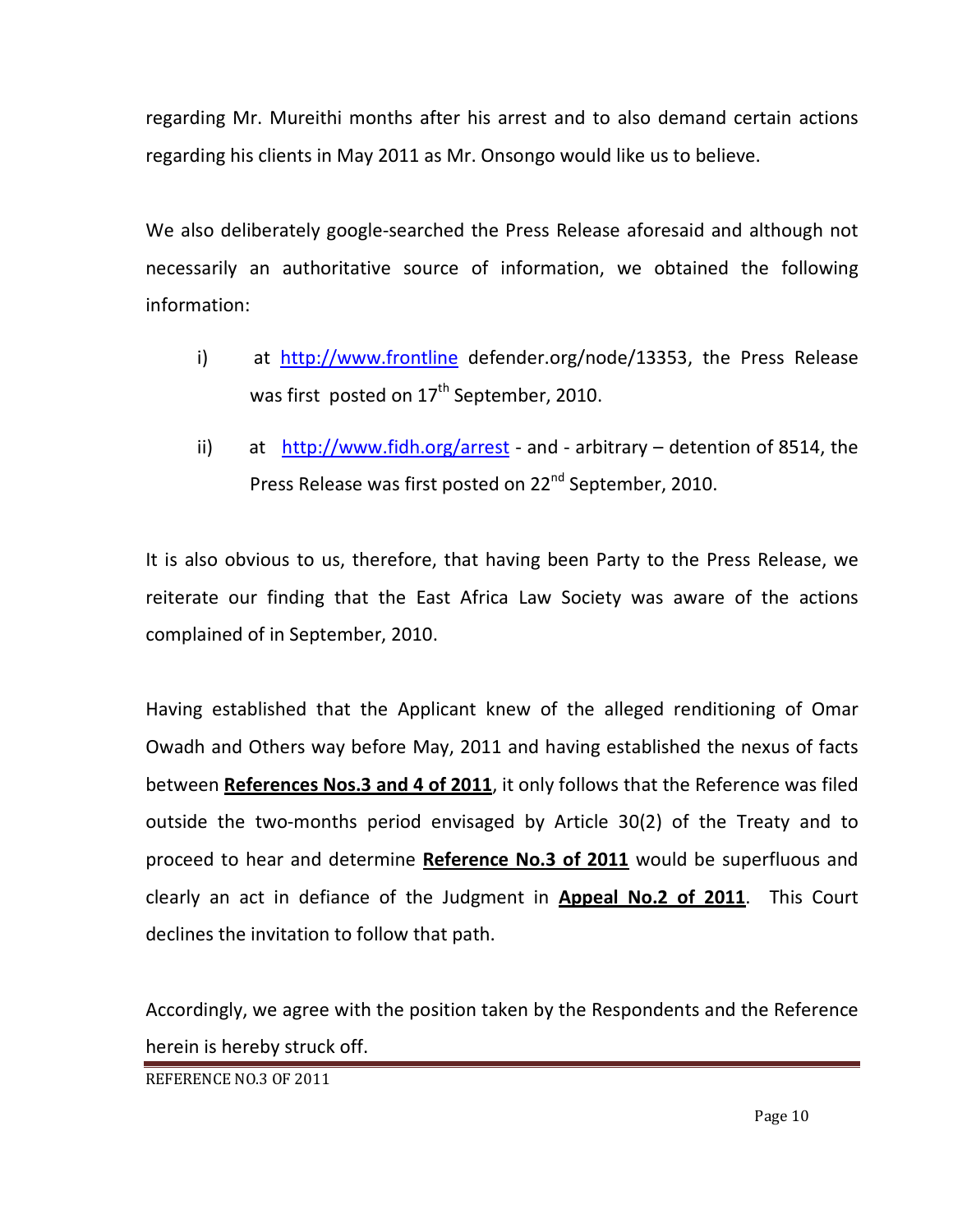As to costs, since Reference No.4 of 2011 together with all resultant Applications were settled with no orders as to costs, let each Party also bear its costs in the present Reference.

It is so ordered.